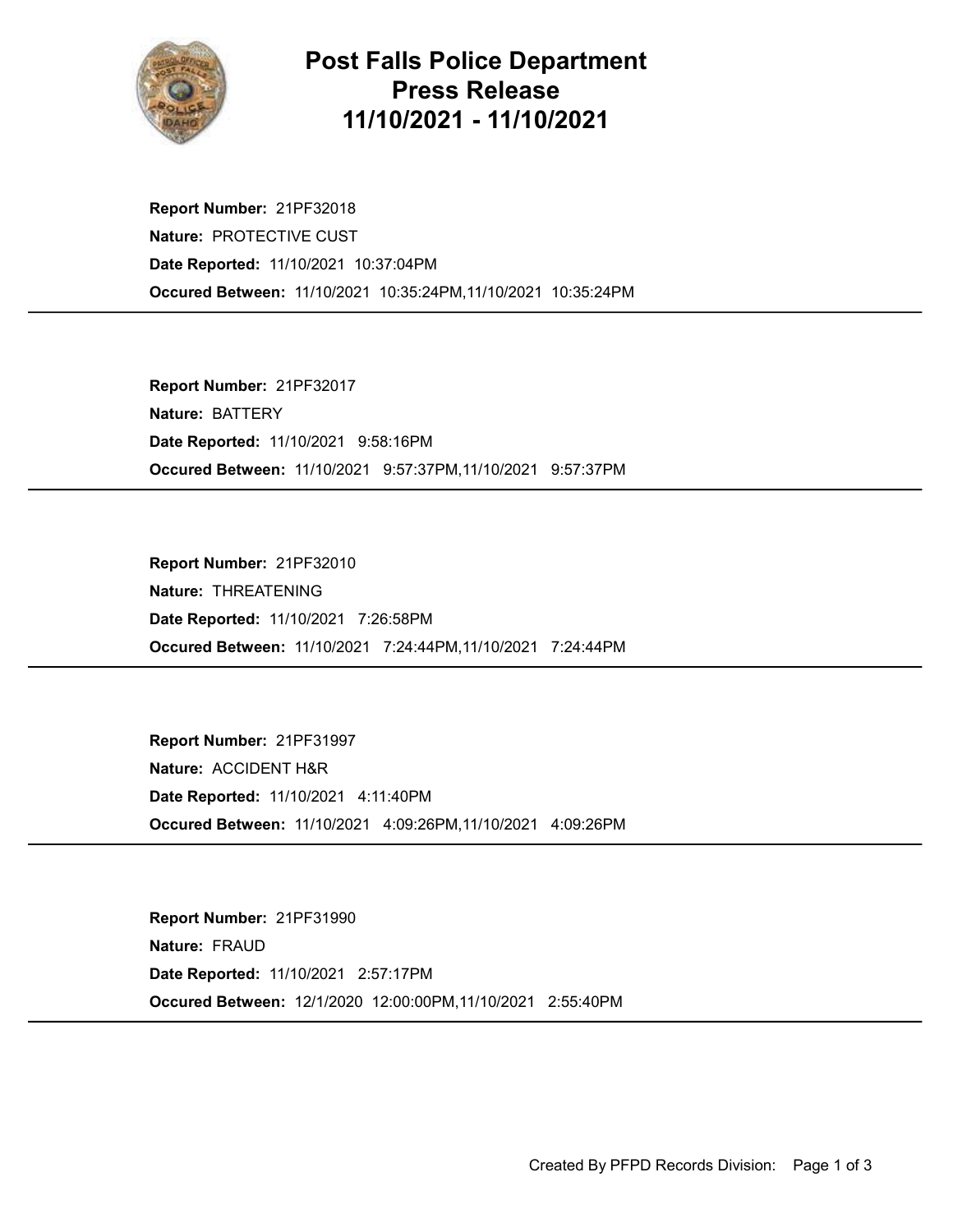Occured Between: 11/10/2021 10:00:00AM,11/10/2021 2:45:00PM Report Number: 21PF31987 Nature: MAL INJURY Date Reported: 11/10/2021 2:47:40PM

Occured Between: 11/10/2021 1:38:42PM,11/10/2021 1:38:42PM Report Number: 21PF31981 Nature: FRAUD Date Reported: 11/10/2021 1:41:38PM

Occured Between: 11/10/2021 1:30:04PM,11/10/2021 1:30:04PM Report Number: 21PF31980 Nature: CHILD ABUSE Date Reported: 11/10/2021 1:32:49PM

Occured Between: 11/10/2021 12:06:25PM,11/10/2021 12:06:25PM Report Number: 21PF31973 Nature: TOBACCO PROBLEM Date Reported: 11/10/2021 12:07:39PM

Occured Between: 11/10/2021 10:32:20AM,11/10/2021 10:32:20AM Report Number: 21PF31963 Nature: FOUND PROPERTY Date Reported: 11/10/2021 10:33:47AM

Occured Between: 11/10/2021 9:38:21AM,11/10/2021 9:38:21AM Report Number: 21PF31959 Nature: PSYCHOLOGICAL Date Reported: 11/10/2021 9:40:06AM